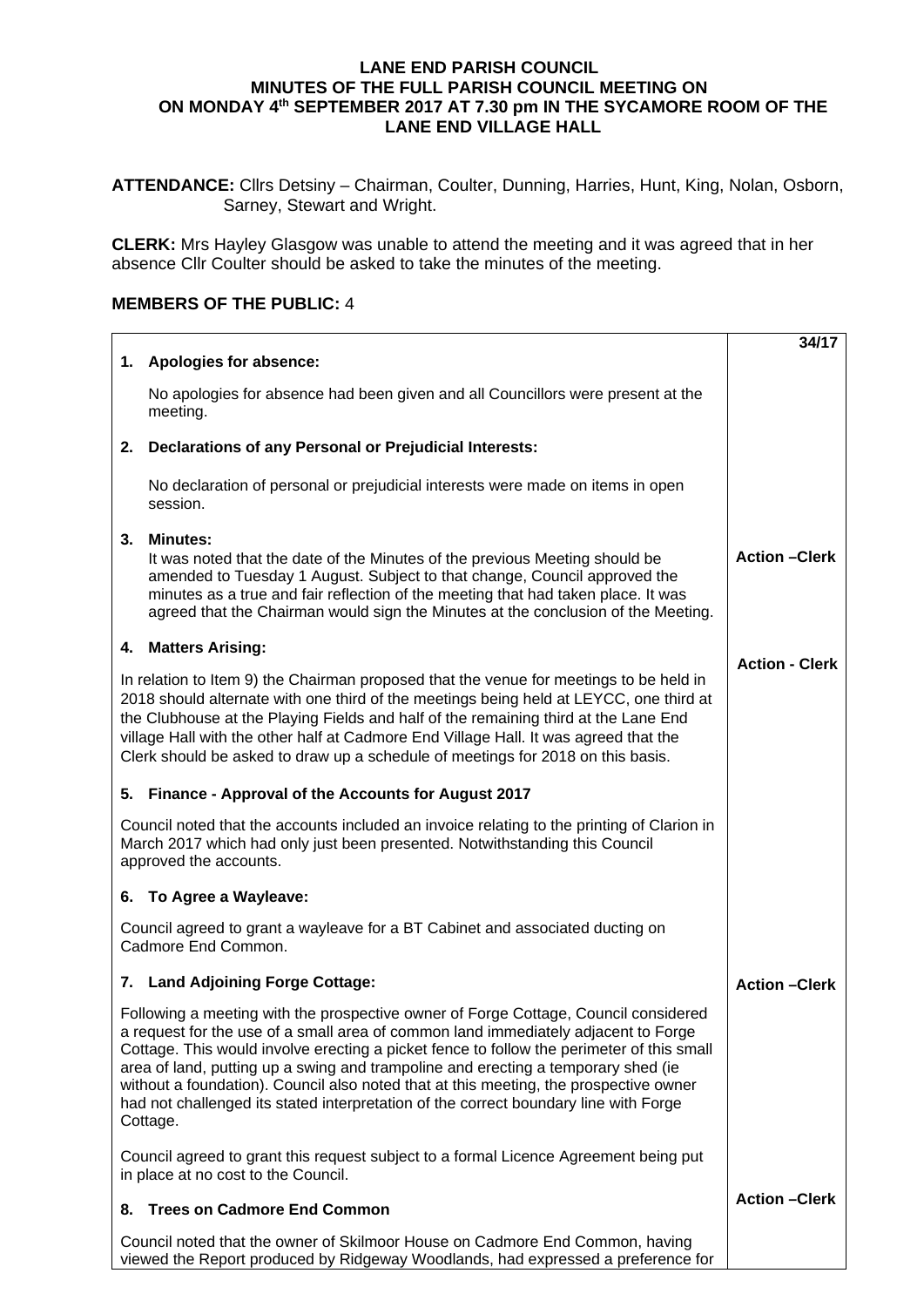| the suggested option of pollarding the 4 trees concerned. However the owner's<br>personal preference was to have the 4 trees completely removed and proposed that 4<br>new trees could be planted to maintain the character of the wooded common.                                                                                                                                                                                                              | 35/17                                               |
|----------------------------------------------------------------------------------------------------------------------------------------------------------------------------------------------------------------------------------------------------------------------------------------------------------------------------------------------------------------------------------------------------------------------------------------------------------------|-----------------------------------------------------|
| Council agreed that in principle it would support either course of action providing that<br>this received the prior approval of Wycombe District Council and that it was undertaken<br>at no cost to the Parish Council. Council asked that, once WDC approval has been<br>given, the matter should come back for final agreement, prior to any works being<br>undertaken, with details of the proposed contractor and the specific works that are<br>planned. |                                                     |
| 9. Tree Works on Moorend Common                                                                                                                                                                                                                                                                                                                                                                                                                                | <b>Action -Clerk</b>                                |
| Council received a quotation from Ridgeway Woodlands for the removal of a large oak<br>tree on Moorend Common which was considered to be in a potentially dangerous<br>condition.                                                                                                                                                                                                                                                                              |                                                     |
| Council agreed to accept the quotation and instruct Ridgeway Woodlands to proceed<br>with the work.                                                                                                                                                                                                                                                                                                                                                            |                                                     |
| 10. Lane End Playing Fields                                                                                                                                                                                                                                                                                                                                                                                                                                    |                                                     |
| CIIr Harries reported on constructive discussions which had taken place with LESA,<br>which had led to the view that the objectives that Council had been seeking to achieve<br>in setting up a new body could perhaps be better accomplished through the existing<br>framework of LESA. In particular, LESA had indicated that it would be receptive to<br>change in a number of areas including:                                                             | <b>Action – Cllr</b><br>Harries /<br><b>Coulter</b> |
| Inviting 4 members of the proposed new body to join the LESA Committee<br>$\bullet$<br>Updating the Memorandum and Articles of Association<br>$\bullet$<br>Extending access to the Association by applying for a Premises Licence<br>$\bullet$<br>Extending opening hours where there sufficient demand to make this<br>$\bullet$<br>viable<br>Considering a change in name<br>$\bullet$                                                                       |                                                     |
| It was the view of Sub-Group involved in setting up the proposed new body that this<br>alternative approach offered the best way forward. Council supported this view and<br>noted that ultimately the same objectives would achieved although this would now be<br>accomplished in a different and possibly better way.                                                                                                                                       |                                                     |
| CIIr Detsiny stressed the importance of setting up a "Marketing/Entertainment Group"<br>to promote the use of the Clubhouse and the facilities at the Playing Fields.                                                                                                                                                                                                                                                                                          |                                                     |
| CIIr Harries reported that there were now 5 Teams using the Football Pitches, including<br>Wycombe Wanders Ladies, and that 8 Teams will be regularly using the new 3G 5-A-<br>side Football Pitch from October onwards. In addition, it was hoped that Clubhouse Bar<br>would now be re-opened on 16 September.                                                                                                                                               |                                                     |
| CIIr Harries advised Council of a number of difficulties which had been encountered<br>and needed to be addressed. These included dog fouling on the Football Pitches,<br>problems caused by moles, problems with the grass cutting regime and a need to have<br>the waste bins emptied. Council agreed that:                                                                                                                                                  |                                                     |
| The grass cutting requirement should be amended to a "cut and lift" for the<br>$\bullet$<br>next few weeks when and as necessary.<br>The waste bins should be emptied by a one off collection but that this<br>$\bullet$<br>responsibility should subsequently pass on to LESA.<br>The Pest Control Company should be retained until the problem with the<br>$\bullet$<br>moles had been satisfactorily addressed.                                             |                                                     |
| A proposal to address the problem of dog fouling should be presented to<br>$\bullet$<br>Council and that this could if necessary include consideration of passing a<br>Bye Law.                                                                                                                                                                                                                                                                                |                                                     |
| 11. Clerks Report                                                                                                                                                                                                                                                                                                                                                                                                                                              |                                                     |
| With reference to Item 8, Council expressed concerns about the difficulties allotment<br>holders at Chalky Fields are reported to have encountered with a resident of Chalky<br>Fields. Council noted that the Police were now involved in dealing with this matter.                                                                                                                                                                                           |                                                     |
|                                                                                                                                                                                                                                                                                                                                                                                                                                                                |                                                     |